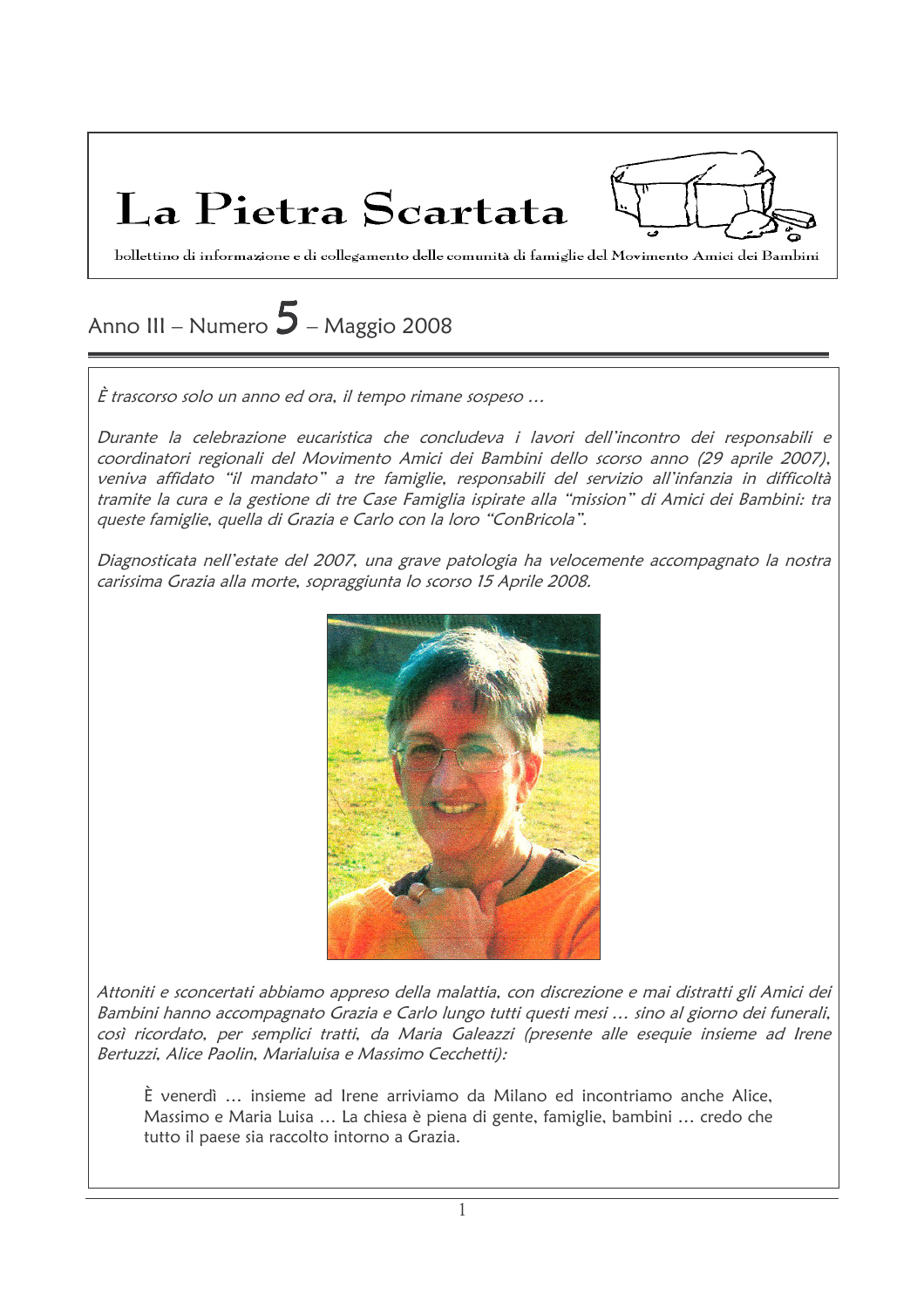Organo e chitarre accompagnano i canti... il coro suggerisce e l'assemblea risponde ... ascoltiamo l'omelia del parroco, le preghiere, i canti...; dopo la comunione il sacerdote invita chi desidera salutare Grazia ad intervenire sull'altare: salgono gli amici del figlio Sergio, le famiglie che condividevano il cammino, i ragazzi ai quali Grazia dedicava tempo e passione per il catechismo, il sacerdote fondatore de "La Tenda" ... .

Poi sale S., la bimba di 9 anni che Grazia e Carlo hanno accolto in affido lo scorso anno; S. propone a tutti questa sua semplice testimonianza: "Grazia mi ha insegnato che bisogna amare gli altri più che noi stessi ..."; ed ancora "quando sono arrivata a casa sua, io mi sono sentita al sicuro". Le lacrime hanno preso il sopravvento ...

Al termine della funzione un pranzo in oratorio per tutti, una sorta di Festa per Grazia ... ed è così: Grazia nella Gloria di Dio!

... vogliamo in queste pagine condividere il forte ed intenso abbraccio che è stato testimoniato lo scorso 18 Aprile anche tramite la preghiera rivolta al Signore da Marialuisa e Massimo:

Grazia oggi viene accolta dal Padre che apre le porte della Sua casa, come tu e Carlo avete fatto con quanti hanno bussato alla vostra porta.

Ti ringraziamo Signore per il dono di Grazia: attraverso il suo sorriso, le sue fatiche e le sue gioie ci hai fatto capire un po' di più il valore dell'accoglienza, dell'amore gratuito ... che nulla chiede in cambio.

Con speranza abbiamo condiviso per un tratto di strada il tuo invito "chi accoglie uno di questi bambini nel mio nome, accoglie me". Padre noi siamo degli strumenti nelle tue mani, rendici capaci di servirti come ti ha servito lei.

Sulle pagine del nostro bollettino nel luglio 2007 abbiamo ospitato alcune riflessioni di Grazia e Carlo mentre ricordavano il mandato per l'apertura della loro Casa Famiglia e in questo numero desideriamo riproporne un piccolo estratto, subito dopo i pensieri de "è il tempo ..." dedicati a Grazia che su pergamena venivano donati ai presenti nel giorno dei suoi funerali, ... un'occasione di ricordo, che suscita preghiera, propone riflessione e dona speranza.

Amici dei Bambini, nel corso degli ultimi mesi e delle ultime settimane, è stata più volte direttamente sollecitata a considerare il mistero della morte in diverse sue articolazioni: dal maturare più o meno lentamente tramite una malattia, poi giunta al termine di una lunga vita completamente dedicata alla testimonianza ed al servizio (abbiamo insieme ricordato Chiara Lubich, così come la recente scomparsa del Presidente del Pontificio Consiglio per la Famiglia Card. Alfonso López Trujillo in più occasioni sensibile ed attento al servizio ed alla testimonianza di Amici dei Bambini); al suo improvviso, inatteso presentarsi - sono i recenti casi di alcuni nostri genitori adottivi - in occasione di eventi gioiosi, freschi e gravidi di speranza come un'accoglienza familiare avviata talvolta da pochi giorni, un'adozione in corso oppure ancora sperata.

... sguardi, mani e braccia ancora capaci di accogliere, accarezzare ed amare ..., che ora chiamano a stringerci con tutta la forza dell'amore del Padre, mentre il tempo resta ancora, un attimo, sospeso ...

Indice: pag. 3 - È il tempo ...; pag. 4 - "ConBricola"; pag. 5 – XII Incontro internazionale: Accoglienza, una scelta politica; pag. 6 - Il Rosario per i bambini abbandonati e dimenticati.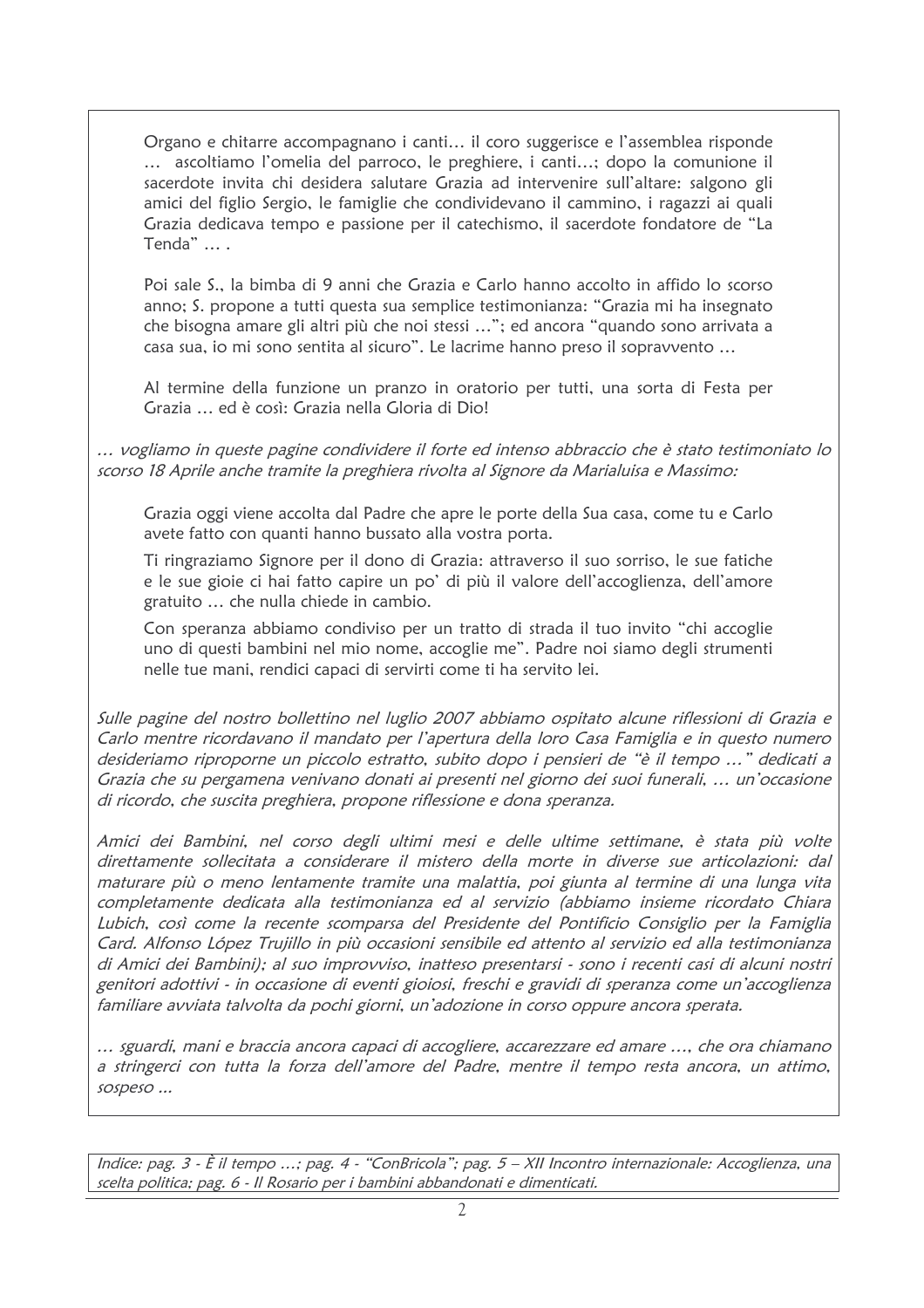# È il tempo

Il tempo è sospeso! Il ciliegio esaspera ogni suo fiore, aspettando l'antica fatica dell'ape.

Il tempo è sospeso! Incerto anche il cielo nel suo lagrimare per colorarsi poi in feste, di arcobaleni.

Il tempo è sospeso ... come un sabato santo di andati sapori denso di trepide, silenti attese.

Il tempo è sospeso ... come di non fare, come di non dire; ma sentirti vicino, quasi di intrigo.

Il tempo è sospeso: si è fermato il villaggio, per non esserti peso nel nuovo inatteso, splendido viaggio

Il tempo è sospeso: pare lieve ogni cosa, come un'ala leggera come i tuoi occhi ... freschezza di giada.

Tessera (Ve), 15 Aprile 2008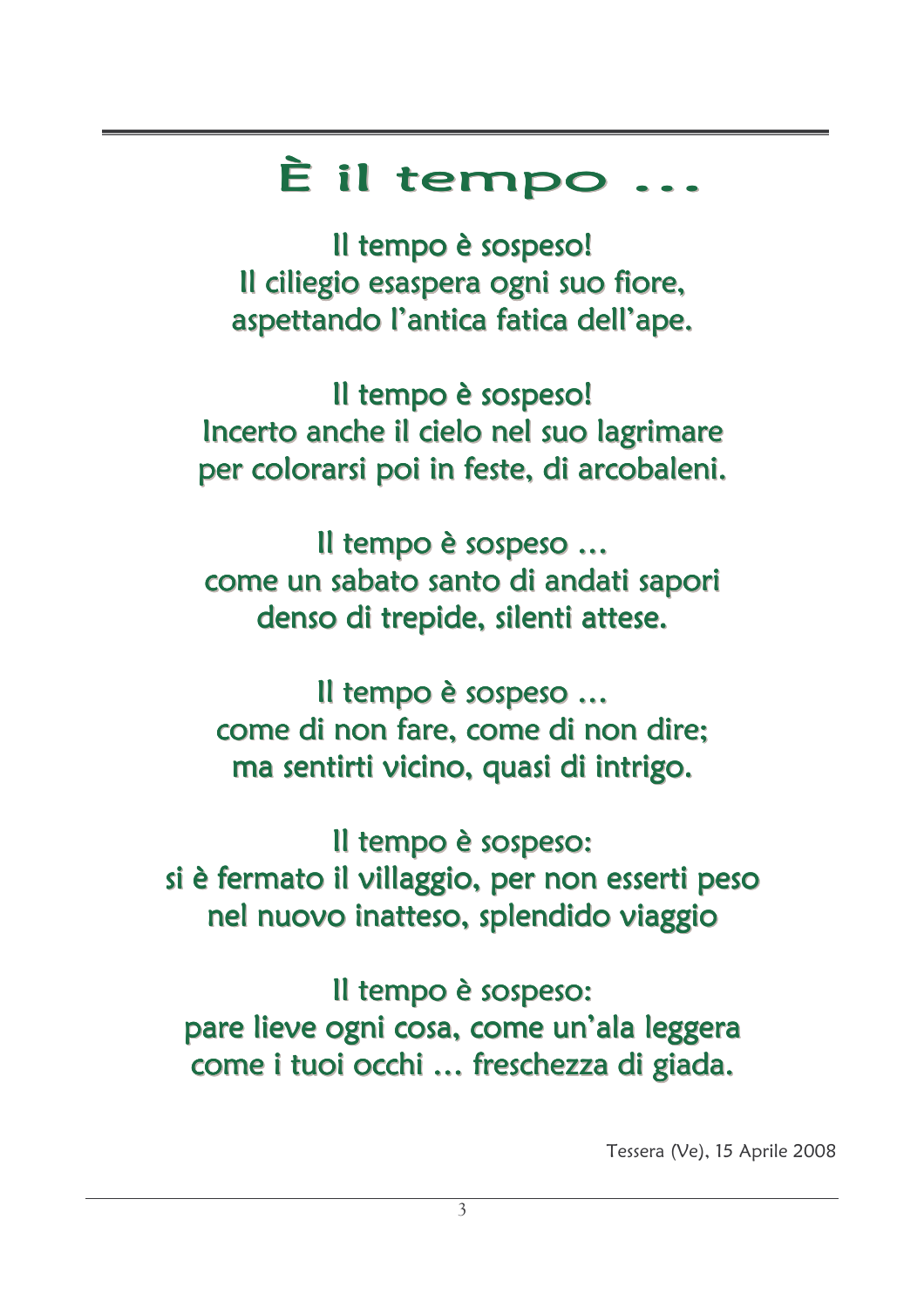# "ConBricola"

... per una navigazione sicura, in grado di evitare le secche ... attracco temporaneo o momentaneo riposo

#### pensieri di Grazia e Carlo Bordignon

ricordando il mandato per l'apertura della loro Casa Famiglia (Aprile 2007)

... Nella navigazione della vita nostra personale e di coppia abbiamo sempre cercato di orientarci con la "cartografia" del Vangelo e questo ha finito per indirizzare ed educare la nostra famiglia all'accoglienza: due figli, collaborazione con le attività parrocchiali, impegno sociale, l'affido famigliare.

Negli ultimi 8 anni sono passati per la nostra casa 15 minori in affido temporaneo a vario titolo: nelle forme ufficiali in stretta collaborazione con i servizi sociali, ma anche in modalità meno ortodosse dettate da particolari circostanze.

Attorno a queste esperienze si è formato un gruppo, La Tenda, costituito da una decina di famiglie con le quali si è iniziato un percorso di crescita personale, di coppia e famiglia (accogliere/accettare/affidarsi), ma anche operativo nel portare avanti insieme l'esperienza dell'accoglienza, ciascuno secondo le proprie possibilità e disponibilità, dando vita a quello che amiamo definire la Famiglia di Famiglie.

La nascita della Casa Famiglia "ConBricola", è frutto dell'incontro con Amici dei Bambini; un incontro importante, una sintonia immediata ... che ci ha permesso di crescere. ...



#### .<br>के बेस के बेस के बेस के बेस के बेस के बेस के बेस के बेस के बेस के बेस के बेस के बेस के बेस के बेस के बेस के बेस के बेस के

Un nuovo luogo per la teologia. "Lemà sabactàni?" è la nuova rivista semestrale di approfondimento teologico e culturale che affronta le esperienze dell'abbandono e dell'accoglienza nell'adozione, nella prospettiva di individuarne il significato cristiano a partire dall'ultimo grido di Gesù, pronunciato prima di spirare sulla croce: "Elì, Elì, lemà sabactàni?".

Nel primo numero della rivista – pubblicata da Ancora Editrice e curata dal Centro Studi Teologici di Amici dei Bambini -, il carisma specifico ed il profilo spirituale di Ai.Bi. sono illustrati da Marco Griffini ("Il mistero dell'abbandono e la grazia dell'accoglienza") cui fanno riferimento le riflessioni teologiche proposte da Alberto Cozzi, ("L'esperienza adottiva, nuovo "luogo" per la teologia"), Maurizio Chiodi ("Il profilo antropologico ed etico dell'adozione") e Davide Pezzoni ("Abbandono e accoglienza alla luce della Bibbia").

Il dramma dell'infanzia abbandonata e l'armonia dell'accoglienza familiare sono i cardini su cui si concentra la rivista, che raccoglie riflessioni e ricerche teologiche secondo una sensibilità ecumenica ed interreligiosa, attenta all'apporto di altre fonti e discipline del sapere umano.

(per informazioni e abbonamenti: tel. 02988221 – www.aibi.it)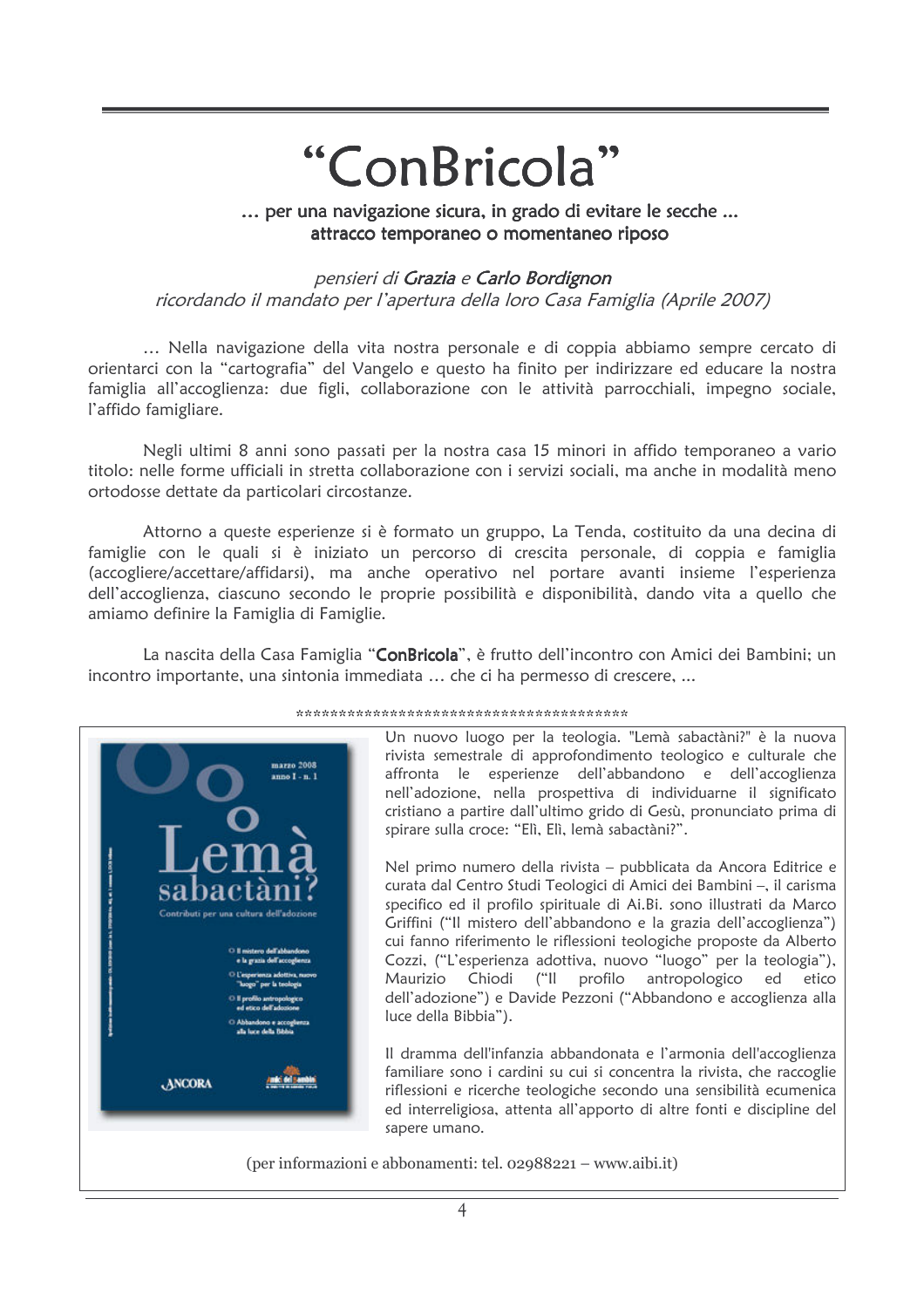

La vacanza studio per le famiglie accoglienti.

La settimana di Studi e Formazione, giunta alla XVII edizione, nasce dall'esigenza delle famiglie del movimento di incontrarsi, scambiarsi esperienze e approfondire le diverse tematiche dell'abbandono e dell'accoglienza.

È proposta, alla fine di agosto, una settimana di vacanza e di studio, con momenti formativi, ma anche di svago che permette alle famiglie, genitori e figli, di vivere un'esperienza significativa di condivisione.

Nel corso degli anni questa settimana ha ospitato anche importanti convegni internazionali i cui atti sono disponibili nella collana editoriale "Quaderni di Amici dei Bambini".

### XVII INCONTRO INTERNAZIONALE Accoglienza, una scelta politica

#### programma preliminare

**SABATO 23 agosto:** Arrivi e sistemazioni. Evento di apertura del XVII Incontro.

#### DOMENICA 24 agosto e LUNEDÌ 25 agosto: Seminario "NOI, TESTIMONI DI UNA SCELTA".

Il movimento, costituito da una fitta rete di famiglie, gruppi e realtà locali, nel corso di questi mesi ha sviluppato un'iniziativa di tipo culturale, esperienziale e formativa, aggregando e coinvolgendo persone protagoniste e interessate a riflettere sui temi dell'abbandono e dei tre miti ad esso connessi. Attraverso la condivisione ed il confronto allargato dei diversi gruppi cercheremo di approfondire in particolare il legame di sangue, che sarà poi oggetto anche del convegno di venerdì.

#### **MARTEDI 26 agosto: Seminario "POLITICAMENTE PROTAGONISTI".**

Accogliere e rappresentare le istanze sociali: dalla Familiaris Consortio al Forum delle Associazioni Famigliari.

#### MERCOLEDI 27 agosto: Seminario "MARIA, NEL MISTERO DELL'ABBANDONO".

Prosegue il cammino per una spiritualità dell'adozione: guest'anno cercheremo di accostare la figura di Maria nella spiritualità dell'adozione.

#### **GIOVEDI 28 agosto:** sole e mare

#### VENERDÌ 29 agosto: Convegno "LÉGAMI/LEGÀMI: IL MITO DELLA FAMIGLIA DI ORIGINE. LA RELAZIONE DI SANGUE TRA VINCOLI E OPPORTUNITÀ"

Riprendiamo il mito della famiglia di origine, tema evidenziato in occasione dei lavori svolti per il Convegno "Senza Figli Senza - dai diritti alla giustizia: famiglie e giovani nei percorsi dell'accoglienza" (Bellaria 2006). Tema che abbiamo ulteriormente sviluppato; sarà questa l'occasione di indagare, attraverso il contributo di esperti e protagonisti, sul rapporto fra famiglia di origine, responsabilità genitoriali e tutela del minore. Sarà possibile la "demitizzazione" del mito?

#### **SABATO 30 agosto: Partenze**

Per informazioni ed iscrizioni: tel. 02988221 - www.aibi.it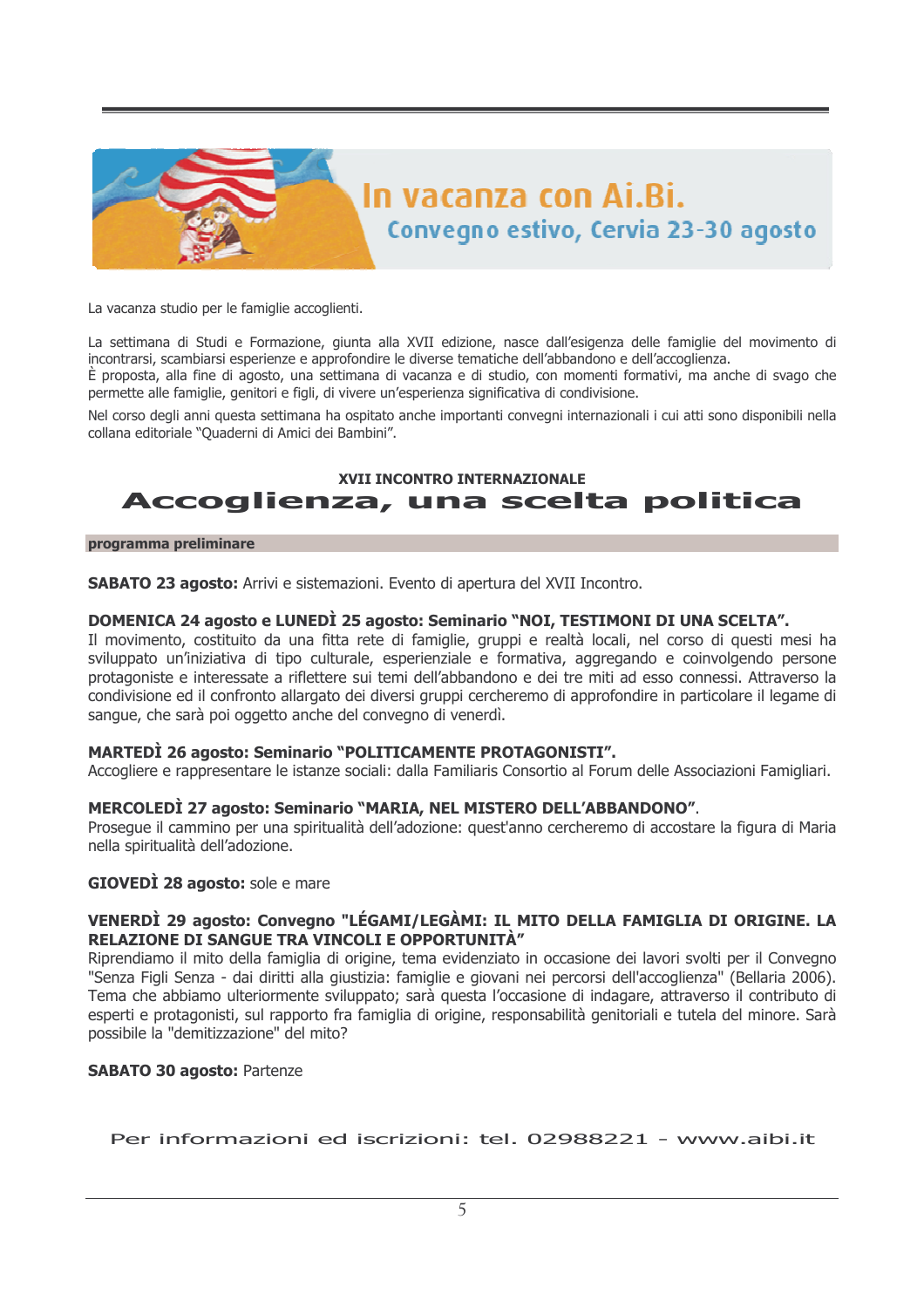Il Rosario per i bambini abbandonati e dimenticati del mese di Maggio

# «sono con voi tutti i giorni»

dal Vangelo secondo Matteo (28,16-20)

In quel tempo, gli undici discepoli andarono in Galilea, sul monte che Gesù aveva loro fissato. Quando lo videro, gli si prostrarono innanzi; alcuni però dubitavano. E Gesù, avvicinatosi, disse loro «(....). Ecco. io sono con voi tutti i giorni, fino alla fine del mondo».

# Commento

Chissà perché cerchiamo un Dio che sta lassù, invisibile, impalpabile, irriconoscibile.

Vogliamo un idolo da adorare, un sogno irrealizzabile, un mago a cui chiedere miracoli inverosimili, o addirittura un despota responsabile di ogni nostro male.

Un Dio lontano è il Signore della superstizione, un talismano porta fortuna, un precetto domenicale l'addobbo di una cerimonia nuziale

Un Dio Iontano non è Gesù Abbandonato:

- il dono che il Padre ha, per sempre, lasciato su questa terra ad ogni uomo ad ogni donna:
- la risposta del Padre al nostro dolore, nella lacerazione del suo abbandono;
- il sacrificio di una "esclusiva" relazione di Amore, per aprirla ad ogni nuovo figlio.

Un Dio Iontano non è Gesù Risorto:

- al sorriso di un bambino abbandonato fra le braccia di chi l'ha finalmente accolto;
- a la gioia della grazia ritrovata dopo la lunga notte di una subdola sterilità;
- il pensiero, incessante, continuo, a quel bambino che ha radicalmente trasformato ogni giorno della mia vita.